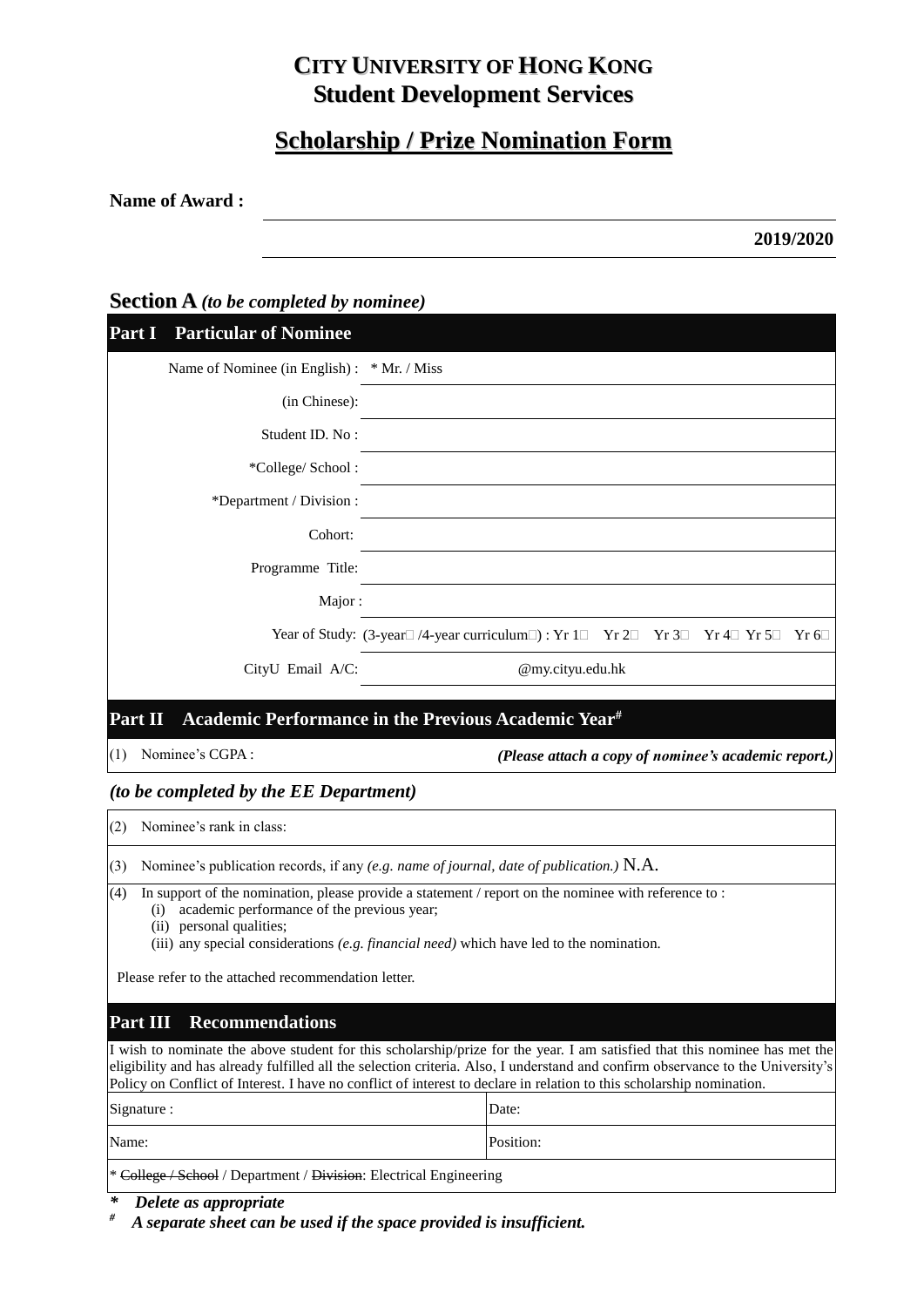**Section B** *(to be completed by nominee)*

| <b>Personal Particulars</b><br>Part I           |                                                                                               |                                                                                                      |
|-------------------------------------------------|-----------------------------------------------------------------------------------------------|------------------------------------------------------------------------------------------------------|
| Name: (in English)                              |                                                                                               | (in Chinese)                                                                                         |
| Place and Date of Birth:                        |                                                                                               | Sex:                                                                                                 |
| HKID Card No.:                                  |                                                                                               | Student I. D. No.:                                                                                   |
| Address:                                        |                                                                                               |                                                                                                      |
| Email:                                          | Fax no.:                                                                                      |                                                                                                      |
| Home Tel. No.:                                  |                                                                                               | Mobile Phone no.:                                                                                    |
|                                                 | associations, sports activities and any activities unrelated to the course of study.)         | (1) Extra-curricular Activities (e.g. Students' Union, departmental societies, interest clubs, class |
| Year / Duration                                 | Event / Activity / Organization                                                               | <b>Position Held / Achievements</b>                                                                  |
|                                                 |                                                                                               |                                                                                                      |
|                                                 |                                                                                               |                                                                                                      |
|                                                 |                                                                                               |                                                                                                      |
|                                                 |                                                                                               |                                                                                                      |
|                                                 |                                                                                               |                                                                                                      |
|                                                 |                                                                                               |                                                                                                      |
|                                                 |                                                                                               |                                                                                                      |
|                                                 |                                                                                               |                                                                                                      |
|                                                 |                                                                                               |                                                                                                      |
|                                                 | (2) Volunteer / Community Services (e.g. Red Cross, St. John Ambulance Association & Brigade, |                                                                                                      |
| fund-raising projects for the underprivileged.) |                                                                                               |                                                                                                      |

| Year / Duration | Event / Activity / Organization | <b>Position Held / Achievements</b> |
|-----------------|---------------------------------|-------------------------------------|
|                 |                                 |                                     |
|                 |                                 |                                     |
|                 |                                 |                                     |
|                 |                                 |                                     |
|                 |                                 |                                     |
|                 |                                 |                                     |
|                 |                                 |                                     |
|                 |                                 |                                     |
|                 |                                 |                                     |

*# A separate sheet can be used if the space provided is insufficient.*